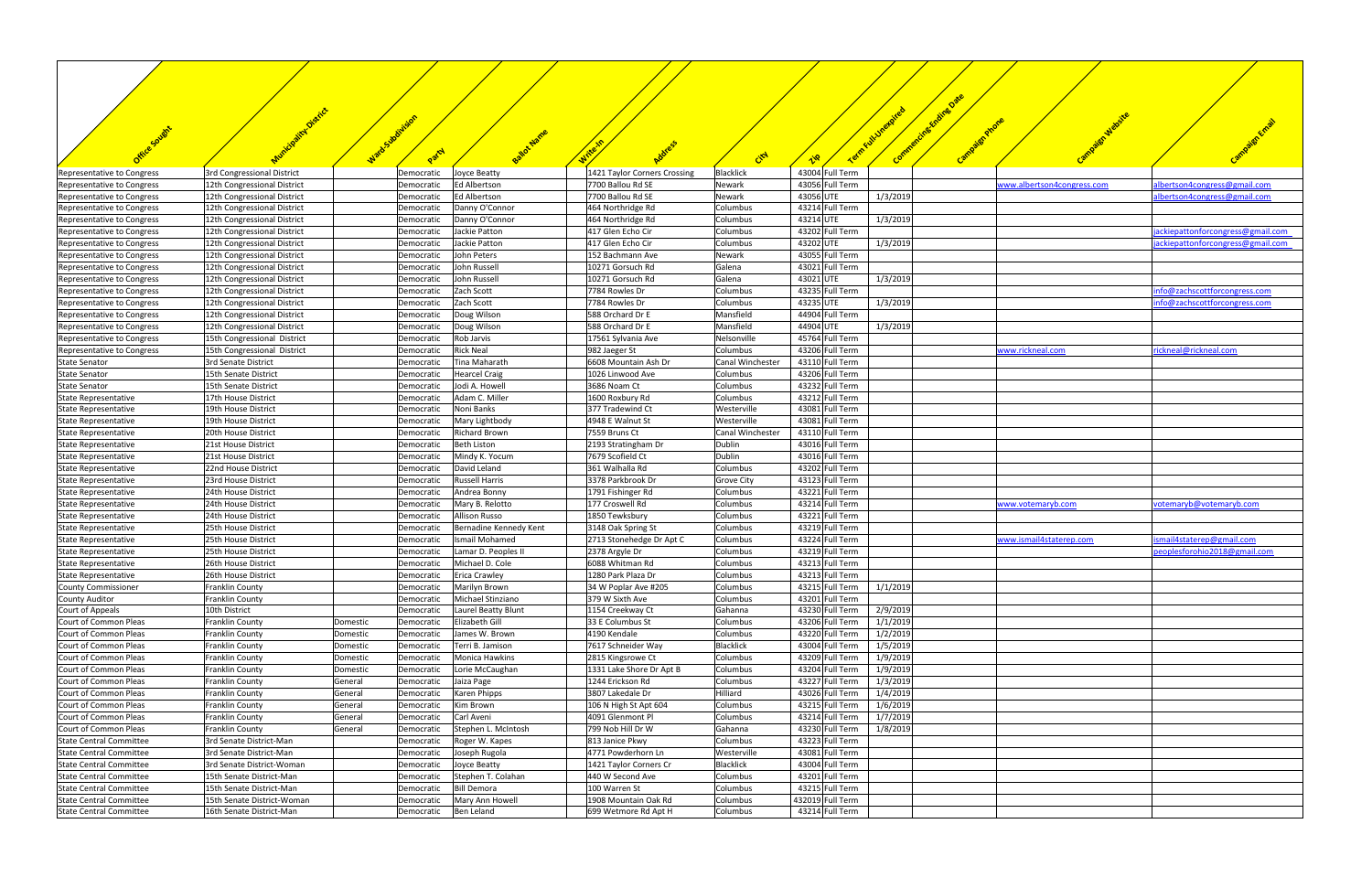| <b>State Central Committee</b>    | 16th Senate District-Woman            |          | Democratic | Kathryn S. Malone       | 988 Circle On The Green       | Columbus                |           | 43235 Full Term   |           |                                                                |                               |
|-----------------------------------|---------------------------------------|----------|------------|-------------------------|-------------------------------|-------------------------|-----------|-------------------|-----------|----------------------------------------------------------------|-------------------------------|
| <b>State Central Committee</b>    | 16th Senate District-Woman            |          | Democratic | Jenna Moore             | 4542 Heather Ridge Dr         | Hilliard                |           | 43026 Full Term   |           |                                                                |                               |
| Representative to Congress        | 12th Congressional District           |          | Green      | Joe Manchik             | 150 Northview Dr SW           | Reynoldsburg            |           | 43068 Full Term   |           | www.https://manchikforcongress.wordpromanchik4congress@att.net |                               |
| Representative to Congress        | 12th Congressional District           |          | Green      | Joe Manchik             | 150 Northview Dr SW           | Reynoldsburg            | 43068 UTE |                   | 1/3/2019  | www.https://manchikforcongress.wordpromanchik4congress@att.net |                               |
| <b>State Representative</b>       | 26th House District                   |          | Green      | <b>Steve Dodge</b>      | 4335 Sidway Ave               | Columbus                |           | 43227 Full Term   |           |                                                                |                               |
| <b>State Central Committee</b>    | 6th State Board of Education District |          | Green      | Becca Calhoun           | 2626 Dover Rd                 | Columbus                |           | 43209 Full Term   |           |                                                                |                               |
| <b>State Central Committee</b>    | 6th State Board of Education District |          | Green      | Constance Gadell-Newton | 1082 Fair Ave                 | Columbus                |           | 43205 Full Term   |           |                                                                |                               |
| <b>State Central Committee</b>    | 6th State Board of Education District |          | Green      | Tekla Taylor-Lagway     | 5100 Kingshill Dr             | Columbus                |           | 43229 Full Term   |           |                                                                |                               |
| County Central Committee          | County Wide, At-Large                 |          | Green      | Becca Calhoun           | 2626 Dover Rd                 | Columbus                |           | 43209 Full Term   |           |                                                                |                               |
| County Central Committee          | County Wide, At-Large                 |          | Green      | Philena Farley          | 1390 Mount Vernon Ave         | Columbus                |           | 43203 Full Term   |           |                                                                |                               |
| <b>County Central Committee</b>   | County Wide, At-Large                 |          | Green      | <b>Robert Fitrakis</b>  | 1021 E Broad St               | Columbus                |           | 43205 Full Term   |           |                                                                |                               |
|                                   |                                       |          |            | Connie M. Hammond       | 166 Acton Rd                  | Columbus                |           | 43214 Full Term   |           |                                                                |                               |
| County Central Committee          | County Wide, At-Large                 |          | Green      |                         |                               |                         |           |                   |           |                                                                |                               |
| <b>County Central Committee</b>   | County Wide, At-Large                 |          | Green      | Suzanne Patzer          | 1021 E Broad St               | Columbus                |           | 43205 Full Term   |           |                                                                |                               |
| County Central Committee          | County Wide, At-Large                 |          | Green      | Tekla Taylor-Lagway     | 5100 Kingshill Dr             | Columbus                |           | 43229 Full Term   |           |                                                                |                               |
| County Central Committee          | County Wide, At-Large                 |          | Green      | Michael Vinson          | 1370 E Livingston Ave Apt 32  | Columbus                |           | 43227 Full Term   |           |                                                                |                               |
| Representative to Congress        | 3rd Congressional District            |          | Republican | Jim Burgess             | 4930 Honeysuckle Blvd         | Gahanna                 |           | 43230 Full Term   |           |                                                                |                               |
| Representative to Congress        | 3rd Congressional District            |          | Republican | Abdulkadir M. Haji      | 2188 Margo Rd                 | Columbus                |           | 43229 Full Term   |           |                                                                |                               |
| Representative to Congress        | 12th Congressional District           |          | Republican | John Adams              | 6240 Pritchard Dr             | Galloway                |           | 43119 Full Term   |           |                                                                | iohnadamsforcongress@aol.com  |
| Representative to Congress        | 12th Congressional District           |          | Republican | Kevin Bacon             | 694 Berkeley Pl N             | Westerville             |           | 43081 Full Term   |           |                                                                |                               |
| Representative to Congress        | 12th Congressional District           |          | Republican | Kevin Bacon             | 694 Berkeley Pl N             | Westerville             | 43081 UTE |                   | 1/3/2019  |                                                                |                               |
| Representative to Congress        | 12th Congressional District           |          | Republican | Troy Balderson          | 2945 Dresden Rd               | Zanesville              |           | 43701 Full Term   |           |                                                                |                               |
| Representative to Congress        | 12th Congressional District           |          | Republican | <b>Troy Balderson</b>   | 2945 Dresden Rd               | Zanesville              | 43701 UTE |                   | 1/3/2019  |                                                                |                               |
|                                   | 12th Congressional District           |          | Republican | <b>Gary Chiero</b>      | 6342 Worthington Rd           | Westerville             |           | 43082 Full Term   |           |                                                                | palinman@ymail.com            |
| Representative to Congress        |                                       |          |            |                         |                               |                         |           |                   |           |                                                                |                               |
| Representative to Congress        | 12th Congressional District           |          | Republican | Gary Chiero             | 6342 Worthington Rd           | Westerville             | 43082 UTE |                   | 1/3/2019  |                                                                | palinman@ymail.com            |
| Representative to Congress        | 12th Congressional District           |          | Republican | Lawrence Cohen          | 5684 Sugarwood Dr             | New Albany              |           | 43054 Full Term   |           |                                                                |                               |
| <b>Representative to Congress</b> | 12th Congressional District           |          | Republican | Lawrence Cohen          | 5684 Sugarwood Dr             | New Albany              | 43054 UTE |                   | 1/3/2019  |                                                                |                               |
| <b>Representative to Congress</b> | 12th Congressional District           |          | Republican | Jon Halverstadt         | 300 E New England Ave         | Worthington             |           | 43085 Full Term   |           |                                                                |                               |
| Representative to Congress        | 12th Congressional District           |          | Republican | Jon Halverstadt         | 300 E New England Ave         | Worthington             | 43085 UTE |                   | 1/3/2019  |                                                                |                               |
| Representative to Congress        | 12th Congressional District           |          | Republican | Tim Kane                | 5858 Whitebark Pine Trl       | Dublin                  |           | 43016 Full Term   |           |                                                                |                               |
| Representative to Congress        | 12th Congressional District           |          | Republican | Tim Kane                | 5858 Whitebark Pine Trl       | Dublin                  | 43016 UTE |                   | 1/3/2019  |                                                                |                               |
| Representative to Congress        | 12th Congressional District           |          | Republican | Melanie Leneghan        | 5288 Stratford Ave            | Powell                  |           | 43065 Full Term   |           | www.leneghanforcongress.com                                    | eneghanforcongress@gmail.com  |
| Representative to Congress        | 12th Congressional District           |          | Republican | Melanie Leneghan        | 5288 Stratford Ave            | Powell                  | 43065 UTE |                   | 1/3/2019  | www.leneghanforcongress.com                                    | leneghanforcongress@gmail.com |
| Representative to Congress        | 12th Congressional District           |          | Republican | Pat Manley              | 4405 Olentangy Blvd           | Columbus                |           | 43214 Full Term   |           |                                                                |                               |
| Representative to Congress        | 12th Congressional District           |          | Republican | Pat Manley              | 4405 Olentangy Blvd           | Columbus                | 43214 UTE |                   | 1/3/2019  |                                                                |                               |
| Representative to Congress        | 12th Congressional District           |          | Republican | Carol O'Brien           | 196 W Lincoln Ave             | Delaware                |           | 43015 Full Term   |           |                                                                |                               |
| Representative to Congress        | 12th Congressional District           |          | Republican | Carol O'Brien           | 196 W Lincoln Ave             | Delaware                | 43015 UTE |                   | 1/3/2019  |                                                                |                               |
| <b>Representative to Congress</b> | 12th Congressional District           |          | Republican | Mick Shoemaker, Jr      | 4760 Fredricks Rd             | Sunbury                 |           | 43074 Full Term   |           |                                                                |                               |
|                                   |                                       |          |            |                         | 4760 Fredricks Rd             |                         | 43074 UTE |                   |           |                                                                |                               |
| <b>Representative to Congress</b> | 12th Congressional District           |          | Republican | Mick Shoemaker, Jr      |                               | Sunbury                 |           |                   | 1/3/2019  |                                                                |                               |
| Representative to Congress        | 15th Congressional District           |          | Republican | <b>Steve Stivers</b>    | 1971 Concord Rd               | Columbus                |           | 43212 Full Term   |           |                                                                |                               |
| <b>State Senator</b>              | 3rd Senate District                   |          | Republican | Anne Gonzales           | 335 Wildwood Dr               | Westerville             |           | 43081 Full Term   |           | www.annegonzales.org                                           |                               |
| <b>State Senator</b>              | 15th Senate District                  |          | Republican | Jordan Garcea           | 2034 N High St Apt 208        | Columbus                |           | 43201 Full Term   |           |                                                                |                               |
| <b>State Representative</b>       | 17th House District                   |          | Republican | John Rush               | 1431 Pinehurst Ct             | Columbus                |           | 43223 Full Term   |           |                                                                |                               |
| State Representative              | 18th House District                   |          | Republican | David Todd              | 250 Daniel Burnham SQ APT 305 | Columbus                |           | 43215 Full Term   |           |                                                                |                               |
| <b>State Representative</b>       | 19th House District                   |          | Republican | Tim Barhorst            | 5222 Double Eagle Dr          | Westerville             |           | 43081 Full Term   |           |                                                                |                               |
| State Representative              | 19th House District                   |          | Republican | Chris Curry             | 7179 Hollandia Dr             | Westerville             |           | 43081 Full Term   |           |                                                                |                               |
| State Representative              | 19th House District                   |          | Republican | Dave Ferguson           | 7318 Berkely Sq S             | New Albany              |           | 43054 Full Term   |           |                                                                |                               |
| State Representative              | 20th House District                   |          | Republican | Bobby L. Mitchell       | 6057 Falla Dr                 | Canal Winchester        |           | 43110 Full Term   |           |                                                                |                               |
| State Representative              | 21st House District                   |          | Republican | Stu Harris              | 7269 Coventry Woods Dr        | Dublin                  |           | 43017 Full Term   |           |                                                                |                               |
| <b>State Representative</b>       | 21st House District                   |          | Republican | Doug Smith              | 169 E North St                | Worthington             |           | 43085 Full Term   |           |                                                                |                               |
| <b>State Representative</b>       | 22nd House District                   |          | Republican | Doug Moody              | 5419 Darcy Rd                 | Columbus                |           | 43229 Full Term   |           |                                                                |                               |
| <b>State Representative</b>       | 23rd House District                   |          | Republican | Laura Lanese            | 2315 Milligan Grv             | <b>Grove City</b>       |           | 43123 Full Term   |           |                                                                |                               |
|                                   | 24th House District                   |          | Republican | Erik F. Yassenoff       | 2012 Tremont Rd               | Columbus                |           | 43221 Full Term   |           |                                                                |                               |
| <b>State Representative</b>       |                                       |          |            |                         |                               |                         |           |                   |           |                                                                |                               |
| <b>State Representative</b>       | 25th House District                   |          | Republican | <b>Debbie Staggs</b>    | 2603 Glenmawr Ave             | Columbus                |           | 43202 Full Term   |           |                                                                |                               |
| <b>State Representative</b>       | 26th House District                   |          | Republican | Shareeque Arife Sadiq   | 2709 Natalia Dr               | Columbus                |           | 43232 Full Term   |           |                                                                |                               |
| <b>County Commissioner</b>        | Franklin County                       |          | Republican | Michele Reynolds        | 3408 Sunset Holw              | <b>Canal Winchester</b> |           | 43110 Full Term   | 1/1/2019  |                                                                |                               |
| <b>County Auditor</b>             | Franklin County                       |          | Republican | <b>Clarence Mingo</b>   | 8406 Leisner Ave              | New Albany              |           | 43054 Full Term   |           | nttp://www.clarencemingo.com                                   | teammingo@clarencemingo.com   |
| <b>County Engineer</b>            | Franklin County                       |          | Republican | Cornell R. Robertson    | 5434 Schatz Ln                | Hilliard                |           | 43026 Unexpired T | 1/3/2021  |                                                                |                               |
| Court of Appeals                  | 10th District                         |          | Republican | Betsy Luper Schuster    | 4159 Belmont Pl               | New Albany              |           | 43054 Full Term   | 2/10/2019 |                                                                |                               |
| Court of Common Pleas             | Franklin County                       | Domestic | Republican | Michael E. Carleton     | 1379 Windham Rd               | Columbus                |           | 43220 Full Term   | 1/1/2019  |                                                                |                               |
| Court of Common Pleas             | Franklin County                       | Domestic | Republican | Jessica A. Barwell      | 6695 Elmers Ct                | Worthington             |           | 43085 Full Term   | 1/2/2019  |                                                                |                               |
| Court of Common Pleas             | Franklin County                       | Domestic | Republican | Janie Roberts           | 982 N Sixth St                | Columbus                |           | 43201 Full Term   | 1/5/2019  |                                                                |                               |
| Court of Common Pleas             | Franklin County                       | Domestic | Republican | <b>Bob Bracco</b>       | 3535 W Henderson Rd           | Columbus                |           | 43220 Full Term   | 1/9/2019  |                                                                |                               |
| Court of Common Pleas             | Franklin County                       | Domestic | Republican | Amy B. Koorn            | 31 E Broadway Ave             | Westerville             |           | 43081 Full Term   | 1/9/2019  |                                                                |                               |
| Court of Common Pleas             | Franklin County                       | General  | Republican | <b>Bill Creedon</b>     | 3744 Lyon Dr                  | Columbus                |           | 43220 Full Term   | 1/3/2019  |                                                                |                               |
|                                   |                                       |          |            |                         |                               |                         |           |                   |           |                                                                |                               |

| www.https://manchikforcongress.wordpromanchik4congress@att.net |                               |
|----------------------------------------------------------------|-------------------------------|
|                                                                |                               |
| www.https://manchikforcongress.wordpromanchik4congress@att.net |                               |
|                                                                |                               |
|                                                                |                               |
|                                                                |                               |
|                                                                |                               |
|                                                                |                               |
|                                                                |                               |
|                                                                |                               |
|                                                                |                               |
|                                                                |                               |
|                                                                |                               |
|                                                                |                               |
|                                                                |                               |
|                                                                |                               |
|                                                                |                               |
|                                                                |                               |
|                                                                |                               |
|                                                                |                               |
|                                                                | johnadamsforcongress@aol.com  |
|                                                                |                               |
|                                                                |                               |
|                                                                |                               |
|                                                                |                               |
|                                                                |                               |
|                                                                | palinman@ymail.com            |
|                                                                |                               |
|                                                                | palinman@ymail.com            |
|                                                                |                               |
|                                                                |                               |
|                                                                |                               |
|                                                                |                               |
|                                                                |                               |
|                                                                |                               |
|                                                                |                               |
|                                                                |                               |
| www.leneghanforcongress.com                                    | leneghanforcongress@gmail.com |
| www.leneghanforcongress.com                                    | leneghanforcongress@gmail.com |
|                                                                |                               |
|                                                                |                               |
|                                                                |                               |
|                                                                |                               |
|                                                                |                               |
|                                                                |                               |
|                                                                |                               |
|                                                                |                               |
|                                                                |                               |
|                                                                |                               |
| www.annegonzales.org                                           |                               |
|                                                                |                               |
|                                                                |                               |
|                                                                |                               |
|                                                                |                               |
|                                                                |                               |
|                                                                |                               |
|                                                                |                               |
|                                                                |                               |
|                                                                |                               |
|                                                                |                               |
|                                                                |                               |
|                                                                |                               |
|                                                                |                               |
|                                                                |                               |
|                                                                |                               |
|                                                                |                               |
|                                                                |                               |
|                                                                |                               |
|                                                                |                               |
| nttp://www.clarencemingo.com                                   |                               |
|                                                                | teammingo@clarencemingo.com   |
|                                                                |                               |
|                                                                |                               |
|                                                                |                               |
|                                                                |                               |
|                                                                |                               |
|                                                                |                               |
|                                                                |                               |
|                                                                |                               |
|                                                                |                               |
|                                                                |                               |
|                                                                |                               |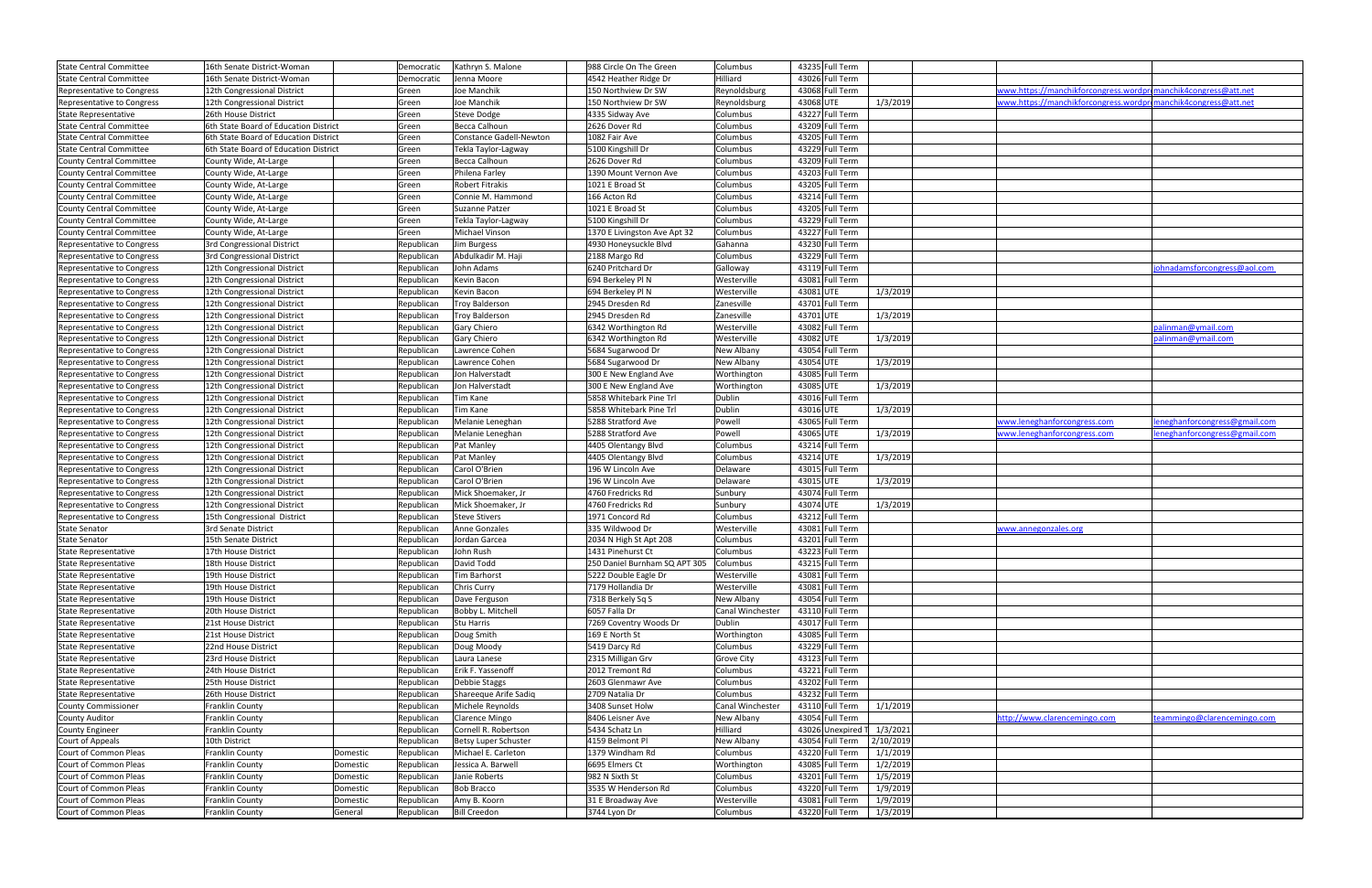| Court of Common Pleas           | Franklin County            | General | Republican | Jim Hughes                 | 4329 Randmore Rd              | Columbus         | 43220 Full Term | 1/4/2019             | voteforhughes@aol.com |
|---------------------------------|----------------------------|---------|------------|----------------------------|-------------------------------|------------------|-----------------|----------------------|-----------------------|
| Court of Common Pleas           | Franklin County            | General | Republican | Michael Cassone            | 192 Nottingham Rd             | Columbus         | 43214 Full Term | 1/6/2019             |                       |
| Court of Common Pleas           | Franklin County            | General | Republican | Dan Hawkins                | 8119 Barlow Rd                | Westerville      | 43081 Full Term | 1/7/2019             |                       |
| Court of Common Pleas           | Franklin County            | General | Republican | James N. Turner            | 164 Thurman Ave               | Columbus         | 43206 Full Term | 1/8/2019             |                       |
| <b>State Central Committee</b>  | 3rd Senate District-Man    |         | Republican | David Goodman              | 7726 Brandon Rd               | New Albany       | 43054 Full Term |                      |                       |
| <b>State Central Committee</b>  | 3rd Senate District Woman  |         | Republican | JoAnn Davidson             | 6639 Forrester Way            | Reynoldsburg     | 43068 Full Term |                      |                       |
| <b>State Central Committee</b>  | 3rd Senate District-Woman  |         | Republican | Meta Hahn                  | 1041 Brimley Pl               | Westerville      | 43081 Full Term |                      |                       |
| <b>State Central Committee</b>  | 15th Senate District-Man   |         | Republican | Jim Burgess                | 4930 Honeysuckle Blvd         | Gahanna          | 43230 Full Term |                      |                       |
| <b>State Central Committee</b>  | 15th Senate District-Man   |         | Republican | Ryan D. Burgess            | 2587 Brentwood Rd             | Bexley           | 43209 Full Term |                      |                       |
| <b>State Central Committee</b>  | 15th Senate District-Man   |         | Republican | Richard S. Holt            | 1784 E North Broadway         | Columbus         | 43224 Full Term | www.richardsholt.com |                       |
| <b>State Central Committee</b>  | 15th Senate District-Man   |         | Republican | Alex Thomas                | 528 E Beck St                 | Columbus         | 43206 Full Term |                      |                       |
| <b>State Central Committee</b>  | 15th Senate District-Woman |         | Republican | <b>Stacey Bayliff</b>      | 4930 Honeysuckle Blvd         | Gahanna          | 43230 Full Term |                      |                       |
| <b>State Central Committee</b>  | 15th Senate District-Woman |         | Republican | Carolyn C. Petree          | 155 W Main St Apt 1006        | Columbus         | 43215 Full Term |                      |                       |
| <b>State Central Committee</b>  | 16th Senate District-Man   |         | Republican | Josh Brown                 | 1026 Crossbrook Blvd          | Galloway         | 43119 Full Term |                      |                       |
| <b>State Central Committee</b>  | 16th Senate District-Man   |         | Republican | Stephen White              | 4580 Tuttle Rd                | Dublin           | 43017 Full Term |                      |                       |
| <b>State Central Committee</b>  | 16th Senate District-Woman |         | Republican | Susie O'Brien              | 4804 Merrifield Pl            | Columbus         | 43220 Full Term |                      |                       |
|                                 |                            |         |            |                            |                               |                  |                 |                      |                       |
| <b>County Central Committee</b> | Bexley                     | Ward 1  | Republican | Zach Schiff                | 2424 Plymouth Ave             | Columbus         | 43209 Full Term |                      |                       |
| <b>County Central Committee</b> | Bexley                     | Ward 2  | Republican | Beth E. Hansen             | 111 N Roosevelt Ave           | Columbus         | 43209 Full Term |                      |                       |
| <b>County Central Committee</b> | Bexley                     | Ward 3  | Republican | Kathleen Mary Borges       | 2753 Sherwood Dr              | Columbus         | 43209 Full Term |                      |                       |
| County Central Committee        | Bexley                     | Ward 4  | Republican | Frank Reed                 | 817 Pleasant Ridge Ave        | Columbus         | 43209 Full Term |                      |                       |
| <b>County Central Committee</b> | Blendon Township           |         | Republican | Dave Myhal                 | 4511 Central College Rd       | Westerville      | 43081 Full Term |                      |                       |
| <b>County Central Committee</b> | <b>Brown Township</b>      |         | Republican | Rena D. Paat               | 6777 Woodsend Ct              | Galloway         | 43119 Full Term |                      |                       |
| <b>County Central Committee</b> | Canal Winchester           |         | Republican | Courtney Elizabeth Hilbert | 118 W Columbus St             | Canal Winchester | 43110 Full Term |                      |                       |
| County Central Committee        | Columbus                   | Ward 01 | Republican | Meghan Jean Wadsworth      | 141 E Morrill Ave             | Columbus         | 43207 Full Term |                      |                       |
| County Central Committee        | Columbus                   | Ward 02 | Republican | Nazar Zhdan                | 187 E Sycamore St             | Columbus         | 43206 Full Term |                      |                       |
| County Central Committee        | Columbus                   | Ward 05 | Republican | Joseph A. Healy            | 721 Bulen Ave                 | Columbus         | 43205 Full Term |                      |                       |
| <b>County Central Committee</b> | Columbus                   | Ward 07 | Republican | Jack R. Marchbanks         | 46 N Ohio Ave                 | Columbus         | 43203 Full Term |                      |                       |
| County Central Committee        | Columbus                   | Ward 08 | Republican | Kacy Bullard               | 123 E Noble St Apt 1          | Columbus         | 43215 Full Term |                      |                       |
| County Central Committee        | Columbus                   | Ward 10 | Republican | Lynne M. Crow              | 2615 Marblevista Blvd         | Columbus         | 43204 Full Term |                      |                       |
| <b>County Central Committee</b> | Columbus                   | Ward 11 | Republican | Roland I. Lane             | 644 Chestershire Rd           | Columbus         | 43204 Full Term |                      |                       |
| <b>County Central Committee</b> | Columbus                   | Ward 12 | Republican | Charles Holbrook           | 982 N Sixth St                | Columbus         | 43201 Full Term |                      |                       |
| <b>County Central Committee</b> | Columbus                   | Ward 14 | Republican | David P. Todd              | 250 Daniel Burnham SQ APT 305 | Columbus         | 43215 Full Term |                      |                       |
| County Central Committee        | Columbus                   | Ward 16 | Republican | Grace Elizabeth Saalman    | 41 E Patterson Ave            | Columbus         | 43202 Full Term |                      |                       |
| <b>County Central Committee</b> | Columbus                   | Ward 18 | Republican | Seth B. Golding            | 43 E Dodridge St              | Columbus         | 43202 Full Term |                      |                       |
| <b>County Central Committee</b> | Columbus                   | Ward 19 | Republican | Tim Lanzendorfer           | 3096 Summit St                | Columbus         | 43202 Full Term |                      |                       |
| County Central Committee        | Columbus                   | Ward 20 | Republican | Jack Etheridge             | 3668 N Medbrook Way           | Columbus         | 43214 Full Term |                      |                       |
|                                 |                            |         |            |                            |                               | Columbus         |                 |                      |                       |
| <b>County Central Committee</b> | Columbus                   | Ward 21 | Republican | Jon M. Crissinger          | 4597 Olentangy Blvd           |                  | 43214 Full Term |                      |                       |
| <b>County Central Committee</b> | Columbus                   | Ward 22 | Republican | Corey M. Roblee            | 333 E Royal Forest Blvd       | Columbus         | 43214 Full Term |                      |                       |
| <b>County Central Committee</b> | Columbus                   | Ward 23 | Republican | Richard S. Holt            | 1784 E North Broadway         | Columbus         | 43224 Full Term |                      |                       |
| County Central Committee        | Columbus                   | Ward 27 | Republican | James E. T. Samuel         | 3062 Dale Ave                 | Columbus         | 43209 Full Term |                      |                       |
| County Central Committee        | Columbus                   | Ward 28 | Republican | Nathan Slonaker            | 2671 Schaaf Dr                | Columbus         | 43209 Full Term |                      |                       |
| <b>County Central Committee</b> | Columbus                   | Ward 30 | Republican | Doug Moody                 | 5419 Darcy Rd                 | Columbus         | 43229 Full Term |                      |                       |
| County Central Committee        | Columbus                   | Ward 32 | Republican | Mark A. Potts              | 330 Guernsey Ave              | Columbus         | 43204 Full Term |                      |                       |
| <b>County Central Committee</b> | Columbus                   | Ward 33 | Republican | Jennifer LuPiba            | 1418 Virginia Ave             | Columbus         | 43212 Full Term |                      |                       |
| County Central Committee        | Columbus                   | Ward 38 | Republican | David A. Dobos             | 734 Woodbury Ave              | Columbus         | 43223 Full Term |                      |                       |
| <b>County Central Committee</b> | Columbus                   | Ward 39 | Republican | Michael King               | 82 Olentangy PT               | Columbus         | 43202 Full Term |                      |                       |
| County Central Committee        | Columbus                   | Ward 40 | Republican | James Brodbelt Harris      | 33 Smith Pl                   | Columbus         | 43201 Full Term |                      |                       |
| County Central Committee        | Columbus                   | Ward 41 | Republican | Dominic Ciano              | 1978 luka Ave                 | Columbus         | 43201 Full Term |                      |                       |
| County Central Committee        | Columbus                   | Ward 42 | Republican | <b>Bill Schmidt</b>        | 1691 Hansen Ave               | Columbus         | 43224 Full Term |                      |                       |
| County Central Committee        | Columbus                   | Ward 43 | Republican | Matthew M. Damschroder     | 1125 E Cooke Rd               | Columbus         | 43224 Full Term |                      |                       |
| County Central Committee        | Columbus                   | Ward 44 | Republican | Chelsea Marie Faulkner     | 2306 Waters Edge Blvd         | Columbus         | 43209 Full Term |                      |                       |
| County Central Committee        | Columbus                   | Ward 45 | Republican | Steven Blake               | 6449 Old Ben Ln               | Canal Winchester | 43110 Full Term |                      |                       |
| County Central Committee        | Columbus                   | Ward 46 | Republican | Elise S. Geig              | 7894 Waggoner Run Dr          | <b>Blacklick</b> | 43004 Full Term |                      |                       |
| County Central Committee        | Columbus                   | Ward 47 | Republican | Edward J. Hauenstein       | 2926 Mound St                 | Columbus         | 43209 Full Term |                      |                       |
| <b>County Central Committee</b> | Columbus                   | Ward 49 | Republican | . Ronald Sams              | 138 Jana Kay Ct               | Columbus         | 43207 Full Term |                      |                       |
| <b>County Central Committee</b> | Columbus                   | Ward 51 | Republican | Mark Larger                | 1647 Moler Rd                 | Columbus         | 43207 Full Term |                      |                       |
| <b>County Central Committee</b> | Columbus                   | Ward 53 | Republican | Trisha Hacker              | 5916 Endicott Rd              | Columbus         | 43229 Full Term |                      |                       |
| County Central Committee        | Columbus                   | Ward 54 | Republican | Mark A. Bell               | 2360 Minerva Park Pl          | Columbus         | 43229 Full Term |                      |                       |
|                                 |                            |         |            |                            |                               |                  |                 |                      |                       |
| <b>County Central Committee</b> | Columbus                   | Ward 56 | Republican | Kieran L. Cartharn         | 2200 Dawnlight Ave            | Columbus         | 43211 Full Term |                      |                       |
| <b>County Central Committee</b> | Columbus                   | Ward 60 | Republican | Phil Jarboe                | 2285 Turtle Creek Dr          | Columbus         | 43235 Full Term |                      |                       |
| County Central Committee        | Columbus                   | Ward 60 | Republican | Mary H. Leavitt            | 1050 Stoney Creek Rd          | Columbus         | 43235 Full Term |                      |                       |
| County Central Committee        | Columbus                   | Ward 62 | Republican | Jim Burgess                | 4930 Honeysuckle Blvd         | Gahanna          | 43230 Full Term |                      |                       |
| <b>County Central Committee</b> | Columbus                   | Ward 63 | Republican | William Schuck             | 2353 McCauley Ct              | Columbus         | 43220 Full Term |                      |                       |
| County Central Committee        | Columbus                   | Ward 64 | Republican | Dennis Damon               | 3245 Delburn Ave              | Dublin           | 43017 Full Term |                      |                       |

|                      | voteforhughes@aol.com |
|----------------------|-----------------------|
|                      |                       |
|                      |                       |
|                      |                       |
|                      |                       |
|                      |                       |
|                      |                       |
| www.richardsholt.com |                       |
|                      |                       |
|                      |                       |
|                      |                       |
|                      |                       |
|                      |                       |
|                      |                       |
|                      |                       |
|                      |                       |
|                      |                       |
|                      |                       |
|                      |                       |
|                      |                       |
|                      |                       |
|                      |                       |
|                      |                       |
|                      |                       |
|                      |                       |
|                      |                       |
|                      |                       |
|                      |                       |
|                      |                       |
|                      |                       |
|                      |                       |
|                      |                       |
|                      |                       |
|                      |                       |
|                      |                       |
|                      |                       |
|                      |                       |
|                      |                       |
|                      |                       |
|                      |                       |
|                      |                       |
|                      |                       |
|                      |                       |
|                      |                       |
|                      |                       |
|                      |                       |
|                      |                       |
|                      |                       |
|                      |                       |
|                      |                       |
|                      |                       |
|                      |                       |
|                      |                       |
|                      |                       |
|                      |                       |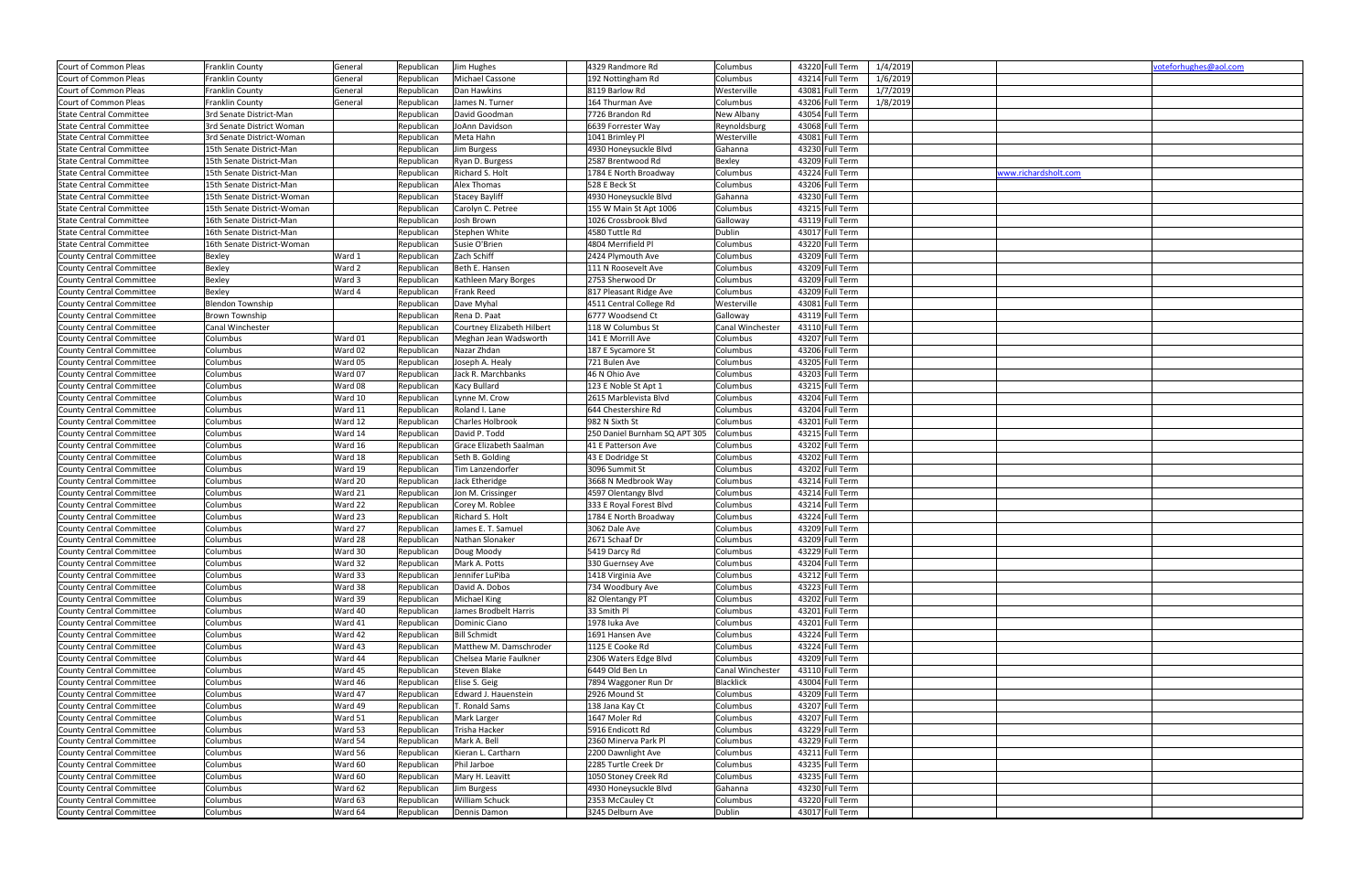| County Central Committee        | Columbus                 | Ward 65 | Republican | Marc A. Schare           | 2113 Selbourne Ct         | Dublin            | 43016 Full Term |  |
|---------------------------------|--------------------------|---------|------------|--------------------------|---------------------------|-------------------|-----------------|--|
| County Central Committee        | Columbus                 | Ward 66 | Republican | Sue E. King              | 2548 Home Acre Dr         | Columbus          | 43231 Full Term |  |
|                                 | Columbus                 |         |            |                          |                           |                   |                 |  |
| County Central Committee        |                          | Ward 67 | Republican | Suzanne K. Tyack         | 5949 Kilbeggan St         | Galloway          | 43119 Full Term |  |
| <b>County Central Committee</b> | Columbus                 | Ward 69 | Republican | <b>Troy Judy</b>         | 5587 Mesa Falls St        | Dublin            | 43016 Full Term |  |
| County Central Committee        | Columbus                 | Ward 70 | Republican | <b>Stephany Spencer</b>  | 4345 Stinson Dr W         | Columbus          | 43214 Full Term |  |
| County Central Committee        | Columbus                 | Ward 71 | Republican | Andy Shifflette          | 8035 Storrow Dr           | Westerville       | 43081 Full Term |  |
| County Central Committee        | Columbus                 | Ward 72 | Republican | <b>Bill Wahoff</b>       | 877 Northbridge Ln        | Columbus          | 43235 Full Term |  |
| County Central Committee        | Columbus                 | Ward 73 | Republican | David R. Payne           | 4719 Herb Garden Dr       | New Albany        | 43054 Full Term |  |
| County Central Committee        | Columbus                 | Ward 75 | Republican | Mike Dittoe              | 5725 Pleasant Hill Dr     | Hilliard          | 43026 Full Term |  |
| <b>County Central Committee</b> | Columbus                 | Ward 76 | Republican | Brian P. Carnahan        | 5015 Hilliard Green Dr    | Hilliard          | 43026 Full Term |  |
| County Central Committee        | Columbus                 | Ward 77 | Republican | Nick Wahoff              | 3891 Hawksview Ct         | Columbus          | 43228 Full Term |  |
| County Central Committee        | Columbus                 | Ward 78 | Republican | Jack McGee               | 1306 Trabue Woods Blvd    | Columbus          | 43228 Full Term |  |
| County Central Committee        | Columbus                 | Ward 79 | Republican | Adam C. Slane            | 1833 Stilton Ave          | Columbus          | 43228 Full Term |  |
| County Central Committee        | Columbus                 | Ward 80 | Republican | Amy M. Hawkins           | 8119 Barlow Rd            | Westerville       | 43081 Full Term |  |
| County Central Committee        | Columbus                 | Ward 82 | Republican | Barcy F. McNeal          | 5169 Springfield Ct       | Westerville       | 43081 Full Term |  |
| County Central Committee        | Columbus                 | Ward 83 | Republican | Jim Hunter               | 2440 Adonai Blvd          | Columbus          | 43219 Full Term |  |
|                                 |                          |         |            |                          |                           |                   |                 |  |
| County Central Committee        | Columbus                 | Ward 84 | Republican | Michael C. Taylor        | 5791 Buck Run Dr          | Columbus          | 43213 Full Term |  |
| County Central Committee        | Columbus                 | Ward 86 | Republican | Lisa Schacht             | 5950 Shannon Rd           | Canal Winchester  | 43110 Full Term |  |
| County Central Committee        | Columbus                 | Ward 87 | Republican | Josh Brown               | 1026 Crossbrook Blvd      | Galloway          | 43119 Full Term |  |
| <b>County Central Committee</b> | Dublin                   | Ward 1  | Republican | Kevin Cogan              | 8235 Campden Lakes Blvd   | Dublin            | 43016 Full Term |  |
| County Central Committee        | Dublin                   | Ward 2  | Republican | Kari Hertel              | 4607 Wuertz Ct            | Dublin            | 43016 Full Term |  |
| County Central Committee        | Dublin                   | Ward 3  | Republican | Charles H. McClenaghan   | 6458 Moors Pl W           | Dublin            | 43017 Full Term |  |
| County Central Committee        | Dublin                   | Ward 4  | Republican | Larry Hughes             | 7630 Kestrel Way E        | Dublin            | 43017 Full Term |  |
| County Central Committee        | Franklin Township        |         | Republican | Jeffrey A. Williams      | 3431 Lowell Dr            | Columbus          | 43204 Full Term |  |
| County Central Committee        | Franklin Township        |         | Republican | Victor J. Wolfe          | 1715 Richmond Dr          | Columbus          | 43223 Full Term |  |
| County Central Committee        | Gahanna                  | Ward 1  | Republican | Malcolm Glasgow          | 793 Lindenhaven Rd        | Gahanna           | 43123 Full Term |  |
| County Central Committee        | Gahanna                  | Ward 1  | Republican | Jeannie Hoffman          | 708 Waybaugh Dr           | Gahanna           | 43230 Full Term |  |
| County Central Committee        | Gahanna                  | Ward 2  | Republican | Joseph Gergley           | 291 Millside Dr           | Gahanna           | 43230 Full Term |  |
|                                 |                          |         |            |                          |                           |                   |                 |  |
| County Central Committee        | Gahanna                  | Ward 2  | Republican | Elizabeth T. Smith       | 1045 Eastchester Dr       | Gahanna           | 43230 Full Term |  |
| County Central Committee        | Gahanna                  | Ward 3  | Republican | John M. Hicks            | 381 Helmbright Dr         | Gahanna           | 43230 Full Term |  |
| <b>County Central Committee</b> | Gahanna                  | Ward 3  | Republican | Jake Kring               | 126 Andalus Dr            | Gahanna           | 43230 Full Term |  |
| County Central Committee        | Gahanna                  | Ward 3  | Republican | John S. Rosan            | 192 Farmwood Pl           | Gahanna           | 43230 Full Term |  |
| County Central Committee        | Gahanna                  | Ward 4  | Republican | Jim McGregor             | 180 Academy Ct            | Gahanna           | 43230 Full Term |  |
| County Central Committee        | <b>Grandview Heights</b> |         | Republican | Timithy C. Adams         | 1431 W First Ave          | <b>Grove City</b> | 43123 Full Term |  |
| County Central Committee        | <b>Grove City</b>        | Ward 1  | Republican | Ted A. Berry             | 3311 Summer Glen Dr       | <b>Grove City</b> | 43123 Full Term |  |
| County Central Committee        | <b>Grove City</b>        | Ward 1  | Republican | Kathleen Eagan           | 5098 Demorest Dr          | <b>Grove City</b> | 43123 Full Term |  |
| County Central Committee        | <b>Grove City</b>        | Ward 2  | Republican | Richard Ike Stage        | 2733 Woodgrove Dr         | <b>Grove City</b> | 43123 Full Term |  |
| County Central Committee        | Grove City               | Ward 3  | Republican | Debra L. Bennett         | 1806 Hawthorne PKWY       | <b>Grove City</b> | 43123 Full Term |  |
| County Central Committee        | Grove City               | Ward 3  | Republican | Timothy E. J. Keck       | 1852 Tournament Way       | <b>Grove City</b> | 43123 Full Term |  |
| County Central Committee        | <b>Grove City</b>        | Ward 4  | Republican | R. Roby Schottke         | 4912 MCNulty St           | <b>Grove City</b> | 43123 Full Term |  |
| County Central Committee        | Groveport                |         | Republican | Patrick M. Pickett       | 471 Main St               | Groveport         | 43125 Full Term |  |
|                                 |                          |         | Republican |                          |                           | Lockbourne        | 43137 Full Term |  |
| County Central Committee        | Hamilton Township        |         |            | Christie Ann Ward        | 26 Lozier Ln              |                   |                 |  |
| County Central Committee        | Hilliard                 | Ward 1  | Republican | Melinda Dennis           | 5001 Drayton Rd           | Hilliard          | 43026 Full Term |  |
| County Central Committee        | Hilliard                 | Ward 2  | Republican | Don Schonhardt           | 3750 Hilliard Cemetary Rd | Hilliard          | 43026 Full Term |  |
| County Central Committee        | Hilliard                 | Ward 2  | Republican | Andy Teater              | 3837 Dayspring Dr         | Hilliard          | 43026 Full Term |  |
| County Central Committee        | Hilliard                 | Ward 3  | Republican | Jill A. Robertson        | 5434 Schatz Ln            | Hilliard          | 43026 Full Term |  |
| County Central Committee        | Hilliard                 | Ward 4  | Republican | Stephanie L. Kunze       | 5994 Farm Creek Ct        | Hilliard          | 43026 Full Term |  |
| County Central Committee        | Jackson Township         |         | Republican | Stephen J. Bowshier      | 4297 Orders Rd            | <b>Grove City</b> | 43026 Full Term |  |
| <b>County Central Committee</b> | Jefferson Township       |         | Republican | Matthew J. Carle         | 7092 Pleasant Colony Cir  | Blacklick         | 43004 Full Term |  |
| <b>County Central Committee</b> | Madison Township         |         | Republican | Bradley J. Lewis         | 6773 Lithopolis Rd        | Groveport         | 43125 Full Term |  |
| County Central Committee        | Marble Cliff             |         | Republican | Don Slowik               | 1560 Roxbury Rd           | Columbus          | 43212 Full Term |  |
| County Central Committee        | Mifflin Township         |         | Republican | Steven M. Loos           | 2056 Earl Ave             | Columbus          | 43211 Full Term |  |
| County Central Committee        | New Albany               |         | Republican | Angela Mingo             | 8406 Leisner Ave          | New Albany        | 43054 Full Term |  |
| <b>County Central Committee</b> | Norwich Township         |         | Republican | Timothy John Bechtold    | 3830 Riverview Dr         | Columbus          | 43221 Full Term |  |
| County Central Committee        | Perry Township           |         | Republican | Geoffrey Hatcher         | 1013 Clubview Blvd S      | Columbus          | 43235 Full Term |  |
| County Central Committee        | Plain Township           |         | Republican | Susan Abraham            | 8154 Clouse Rd            | New Albany        | 43054 Full Term |  |
|                                 |                          |         |            |                          |                           |                   |                 |  |
| <b>County Central Committee</b> | Pleasant Township        |         | Republican | Nancy Hunter             | 8780 Alkire Rd            | <b>Grove City</b> | 43123 Full Term |  |
| <b>County Central Committee</b> |                          |         | Republican | Donald J. Petit          | 161 Alton Rd              | Galloway          | 43119 Full Term |  |
|                                 | Prairie Township         |         |            |                          |                           |                   |                 |  |
| County Central Committee        | Reynoldsburg             | Ward 1  | Republican | Bradley L. McCloud       | 912 Rosehill Rd           | Reynoldsburg      | 43068 Full Term |  |
| County Central Committee        | Reynoldsburg             | Ward 2  | Republican | Brett A. Luzader         | 1116 Gibson Rd            | Reynoldsburg      | 43068 Full Term |  |
| County Central Committee        | Reynoldsburg             | Ward 2  | Republican | Will Schuck              | 1322 Lancaster Ave        | Reynoldsburg      | 43068 Full Term |  |
| County Central Committee        | Reynoldsburg             | Ward 3  | Republican | <b>Marshall Spalding</b> | 1940 Glenford Ct          | Reynoldsburg      | 43068 Full Term |  |
| County Central Committee        | Reynoldsburg             | Ward 4  | Republican | Chris Long               | 1675 Haft Dr              | Reynoldsburg      | 43068 Full Term |  |
| County Central Committee        | Sharon Township          |         | Republican | John H. Oberle           | 60 W Southington Ave      | Worthington       | 43085 Full Term |  |